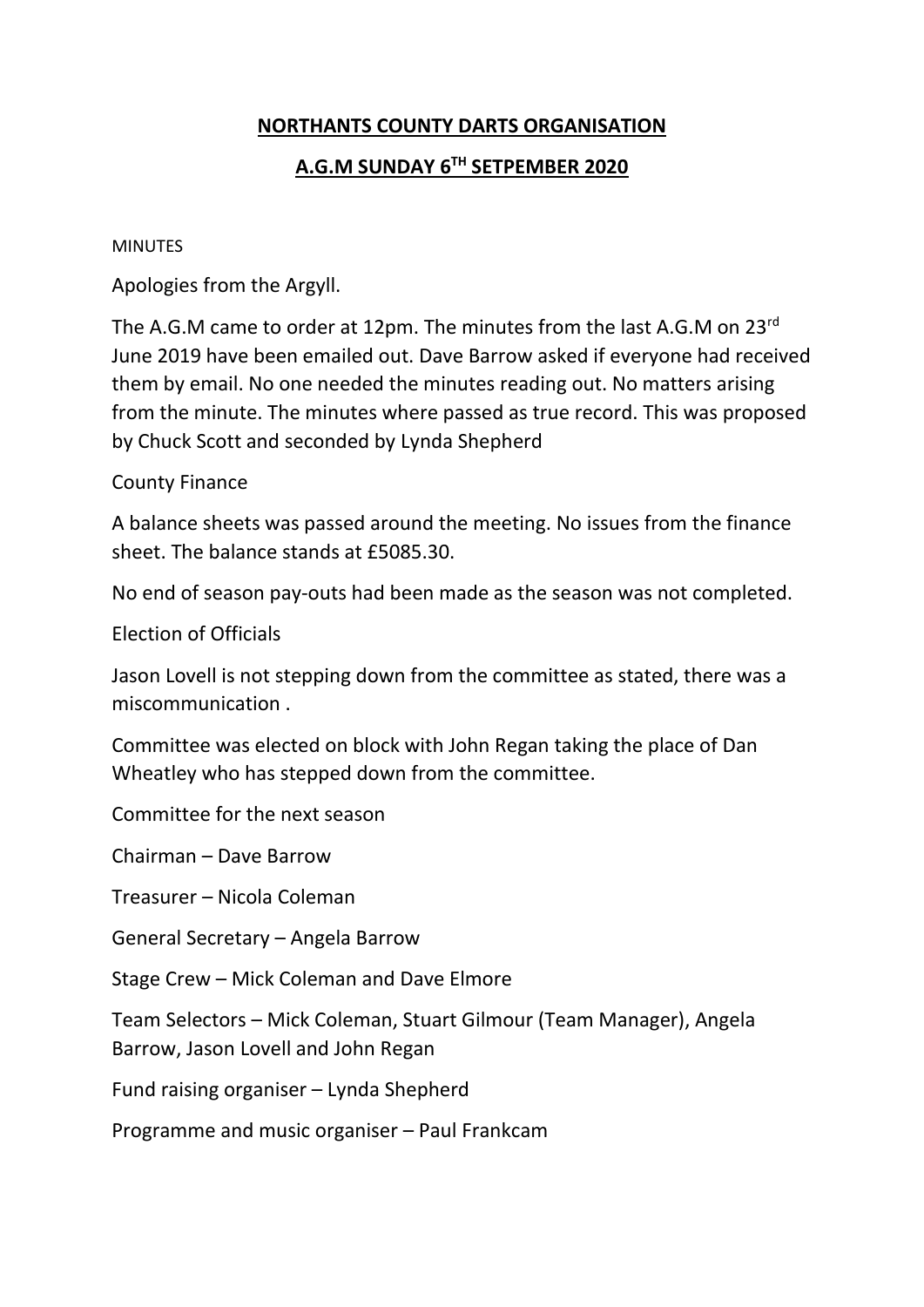## County Update

We have formally sent a letter to the BDO stating that we would not be members next season and we did state in the letter that we would like out £800 back. It is very unlikely that we will see this money.

We are now members of the UKDA, who should be sending out a welcome pack this week. We do not have any idea of when the season will start yet.

### Super League Finance

We currently have £708 outstanding, Corby Irish and Irchaster paid just before the AGM. The Argyll is sorting out they outstanding amount.

We have three teams, RTM, Warriors and Rothwell who are £20 in credit for the next season.

### Super League Update

We currently cannot give a start date or know how many teams we will have due to covid 19. Once we are given the ok from the government that we can play darts again Angela will get fixture etc out as soon as possible.

#### **Correspondence**

Letter from M/H Warrior regarding transfer of Players

The rule we have in place is to stay the same.

It was agreed that the following suggestions from the committee, would be put in place for the next season;

Gail fullthorpe was voting in an honorary member of Northamptonshire County.

The player of the weekend award is now going to be called the Curly Connelly award

#### AOB

Dave Barrow – please be careful what you put on social media as you all represent Northamptonshire all the time.

Dave Vanderson – suggested a captain's meeting once a month but the rest of the teams felt it was not needed.